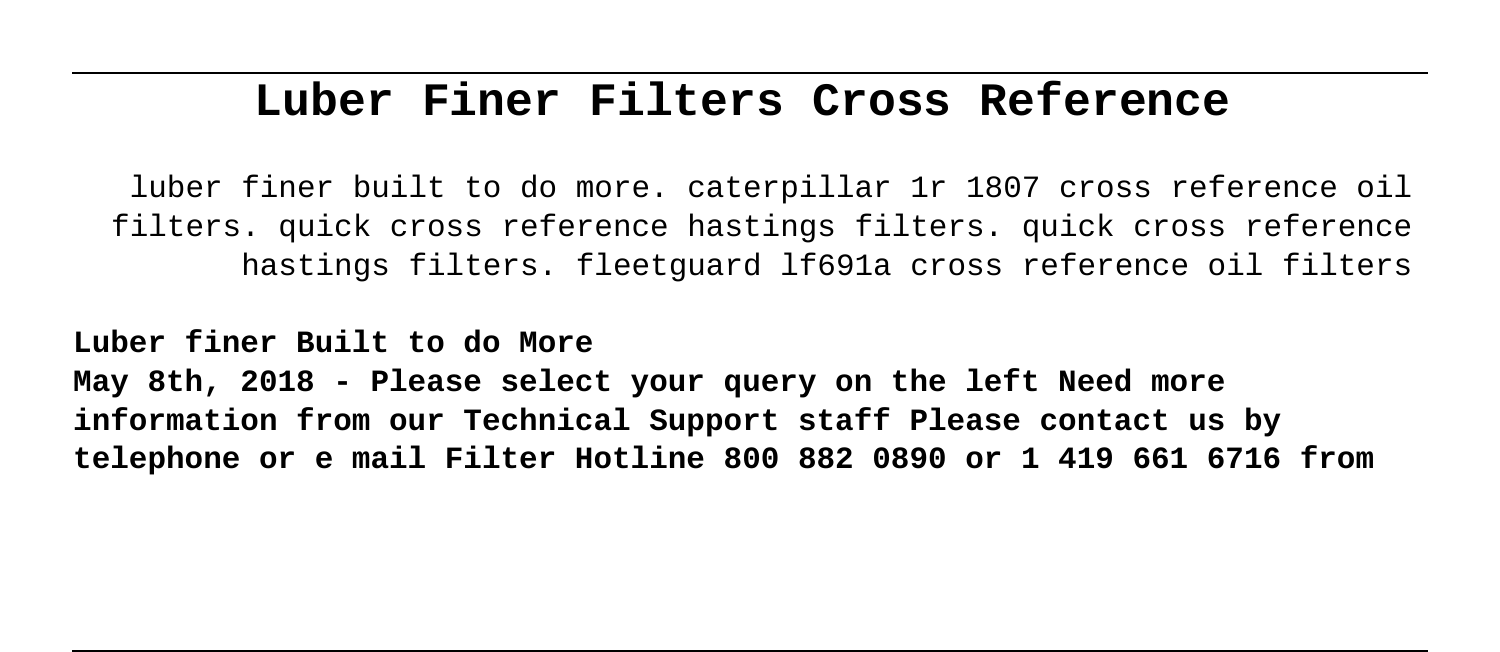## '**CATERPILLAR 1R 1807 CROSS REFERENCE OIL FILTERS** MAY 9TH, 2018 - 228 REPLACEMENT OIL FILTERS FOR CATERPILLAR 1R 1807'

## '**QUICK CROSS REFERENCE Hastings Filters**

May 7th, 2018 - Caterpillar Hastings Baldwin Donaldson Fleetguard Fram Luber Finer Wix Ff1007 Bf614 P551712 Ff5264 P3375 Lff5823b 33374 Ff1056 Bf7587 P551319 Ff5319 P8335 Lff2749 33674 Ff1076 Bf7632 Ae" Ff5321 P8490 Lff4783 33377''**QUICK CROSS REFERENCE Hastings Filters May 11th, 2018 - quick cross reference caterpillar hastings baldwin**